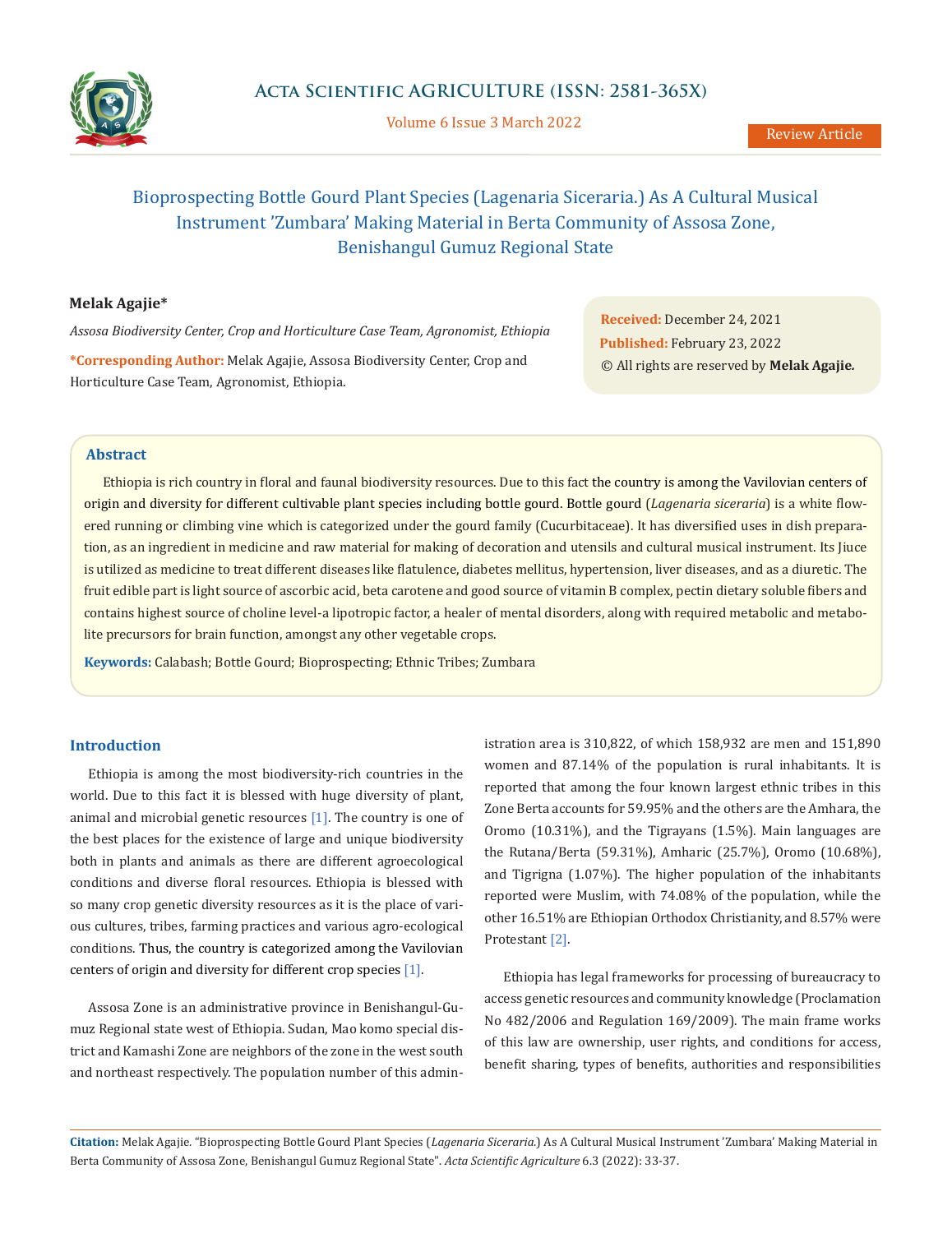between users and providers. The procedures are processed in the Access and Benefit Sharing department of the Ethiopian Biodiversity Institute. Access and benefit sharing thematic areas on the Convention of Biological Diversity (CBD) has been implementing in the country based on the above-mentioned frameworks.

Therefore, the objective of this information is to promote a plant species for bioprospecting that are mainly cultivated to be used as raw material for making of the amazing cultural musical instrument of Berta community i.e., Zumbara.

#### **Description of the Plant and its Distribution**

Bottle gourd, (*Lagenaria siceraria*), is a white-flowered gourd having a running or climbing [vine](https://www.britannica.com/plant/vine-plant) of the gourd family [\(Cucurbita](https://www.britannica.com/plant/Cucurbitaceae)[ceae\)](https://www.britannica.com/plant/Cucurbitaceae), found in tropical Africa and [grown](https://www.merriam-webster.com/dictionary/cultivated) in warm climates of the world for various uses such as ornamental and useful hard-shelled fruits [3]. The immature fruits are consumable and are usually cooked as a [vegetable](https://www.britannica.com/topic/vegetable)  $[4]$ . When matured, it is processed into water cans, spoons, pipes, and many other utensils and containers; it can also be designed into birds' nests, ornaments, lamps, and cultural artistic instruments. Besides, the vine's, eye appeal make it a popular screen and ornamental [plant](https://www.britannica.com/plant/plant) [5].

Bottle [gourd](https://www.britannica.com/plant/gourd) is an annual plant species with quick-growing [na](https://www.britannica.com/science/annual)[ture.](https://www.britannica.com/science/annual) It has hairy stems, long clefted [tendrils,](https://www.britannica.com/science/tendril) and a musky odour. The calabash gourd have been grown with different forms for predetermined function, and the sizes of the vines, [leaves](https://www.britannica.com/science/leaf-plant-anatomy), and flowers, as well as the sizes and shapes of the [fruits](https://www.britannica.com/science/fruit-plant-reproductive-body), significantly differ [5]. The fruit length of some cultivated varieties may reach more than 1 metre long. The plant is propagated sexually with seed and it needs a long hot [growing season](https://www.britannica.com/topic/growing-season) to mature  $\left[3\right]$  (Figure 1).

#### **Significance of the plant worldwide and in Ethiopia**

According to [8], Bottle gourd (*L. siceraria*) is a valuable species grown throughout the world for various uses such as for food, medicine, decoration, to make household tools, and artistic instruments. Its juice can also be utilized as medicine to treat different epidemics like flatulence, diabetes mellitus, hypertension, liver diseases, and as a diuretic  $[7]$ . The seed of this plant has abundant essential amino acids and oil. Some bottle gourd varieties are cultivated solely for their seeds [9]. Bottle gourd plants can also be used as a rootstock in watermelon cultivation to diminish soil born biotic and abiotic factors [10,11].



**Figure 1:** Bottle gourd plant with fresh fruit.

Bottle gourd shows significant genetic variation with regard to fruit size and shape [11,13], fruit shell thickness, fruit length and fruit width [13,15,16], and seed morpho types [12,13,17,18]. This phenotypic diversity is due to farmers' long term tradition of selection, which is often caused by specific socio-cultural inclination and use, cultural practices, and the environment [19]. Crop improvement by selection depends on the existence of genotypes possessing favorable alleles for targeted traits [20].

In Ethiopia bottle gourd grow in the warm tropics of western part of the country where the Berta and Gumuz tribal communities and native dwellers exist. These people cultivate this plant species in their backyard basically for its dried fruit. Although the dried fruit is used for making of several utensils serving in their home, it is basically grown to get the long and erect dried calabash for making of popular 'Zumbara', a huge cultural musical instrument which is symbolic for the Berta tribal community (Figure 2).

#### **Chemical composition of the plant**

The fruit edible part is light source of ascorbic acid, beta carotene and good source of vitamin B complex, pectin dietary soluble fibers and contains highest source of choline level-a lipotropic factor, a healer of mental disorders, along with required metabolic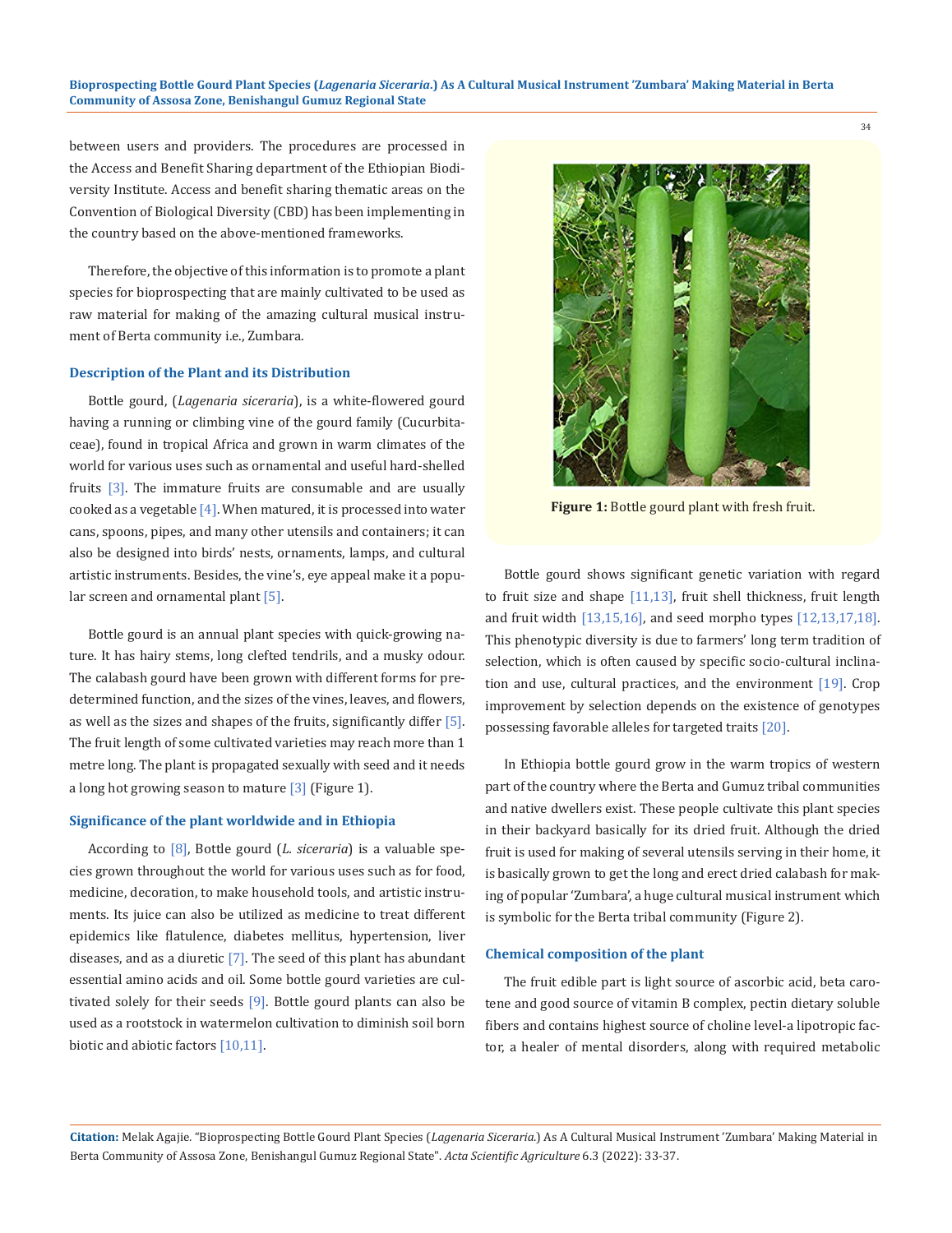#### **Bioprospecting Bottle Gourd Plant Species (***Lagenaria Siceraria***.) As A Cultural Musical Instrument 'Zumbara' Making Material in Berta Community of Assosa Zone, Benishangul Gumuz Regional State**

35

and metabolite precursors for brain function, among any other vegetable crops. It is also good source of carbohydrate and dietary constituents, minerals, amino acids and vitamins [21,22].



**Figure 2:** Berta ethnic tribe playing 'zumbara' a cultural musical instrument during a wedding ceremony.

| <b>Attributes</b> | <b>With peel</b> | <b>Without peel</b> |  |
|-------------------|------------------|---------------------|--|
| Iron              | 11.87            | 2.33                |  |
| Phosphorus        | 240.33           | 187.33              |  |
| Potassium         | 3320.00          | 3356.33             |  |
| Zinc              | 3.77             | 3.47                |  |
| Magnesium         | 162.33           | 146.33              |  |
| Copper            | 0.19             | 0.24                |  |
| Sodium            | 27.88            | 36.68               |  |
| manganese         | 0.26             | 0.31                |  |

**Table 1:** Mineral content of Bottle gourd (mg/100g dry weight basis) [22].

## **Traditional medicinal uses**

In India, bottle gourd fruits are culturally utilized as cardioprotective, cardiotonic, general tonic, diuretic, aphrodisiac, antidote to specific poisons, scorpion strings, alternative purgative and cooling effects. It treats various kinds of diseases like ulcers, fever and used for pectoral cough, asthma and other bronchial disorders [23,24]. The fruit pulp can be taken as cooling, diuretic, antibilious and crucial in coughs and as remedy to certain poisons [25].

| <b>Items</b>     | Fruit   | <b>Seed</b> |  |
|------------------|---------|-------------|--|
| Amino acid (g)   |         |             |  |
| Tryptophan       | 0.003   | 0.431       |  |
| Threonin         | 0.018   | 0.903       |  |
| Isolucine        | 0.033   | 1.264       |  |
| Leusin           | 0.036   | 2.079       |  |
| Methionin        | 0.004   | 0.551       |  |
| Cystine          |         | 0.301       |  |
| Pherry lalanine  | 0.015   | 1.222       |  |
| Valine           | 0.027   | 1.972       |  |
| Arginine         | 0.014   | 4.033       |  |
| Histidine        | 0.004   | 0.681       |  |
| Vitamins (mg)    |         |             |  |
| Vitamin c        | 10.100  | 1.900       |  |
| Thiamin          | 0.029   | 0.210       |  |
| Riboflavin       | 0.022   | 0.320       |  |
| Niacin           | 0.320   | 1.745       |  |
| Vitamin B6       | 0.040   | 0.224       |  |
| Pantothenic acid | 0.152   | 0.339       |  |
| Vitamin E        | 16.02/g | 1.000       |  |

**Table 2:** Amino acids and vitamins content of *Lagenaria siceraria* fruit and seed [23].

## **Conclusion**

Ethiopia is blessed with various crop genetic resources as it is rich in various cultures, languages, farming systems and different agro-ecological conditions. bottle gourd,(*Lagenaria siceraria*), is found in the gourd family ([Cucurbitaceae](https://www.britannica.com/plant/Cucurbitaceae)), indigenous to tropical Africa but [grown](https://www.merriam-webster.com/dictionary/cultivated) in warm climate parts of the world for its ornamental and useful hard-shelled fruits. Bottle gourd (*L. siceraria*) is a valuable plant species cultivated throughout the world for various utilities such as for food, medicine, decoration, to make household tools, and musical instruments. Its juice prepared from the green fruit can also be utilized as medicine to treat different epidemics including flatulence, diabetes mellitus, hypertension, liver diseases, and as a diuretic.

#### **Bibliography**

1. Ethiopian Biodiversity Institute (EBI). "Government of the Federal Democratic Republic of Ethiopia, Fifth National Report to the Convention on Biological Diversity". Addis Ababa, Ethiopia (2004): 1-72.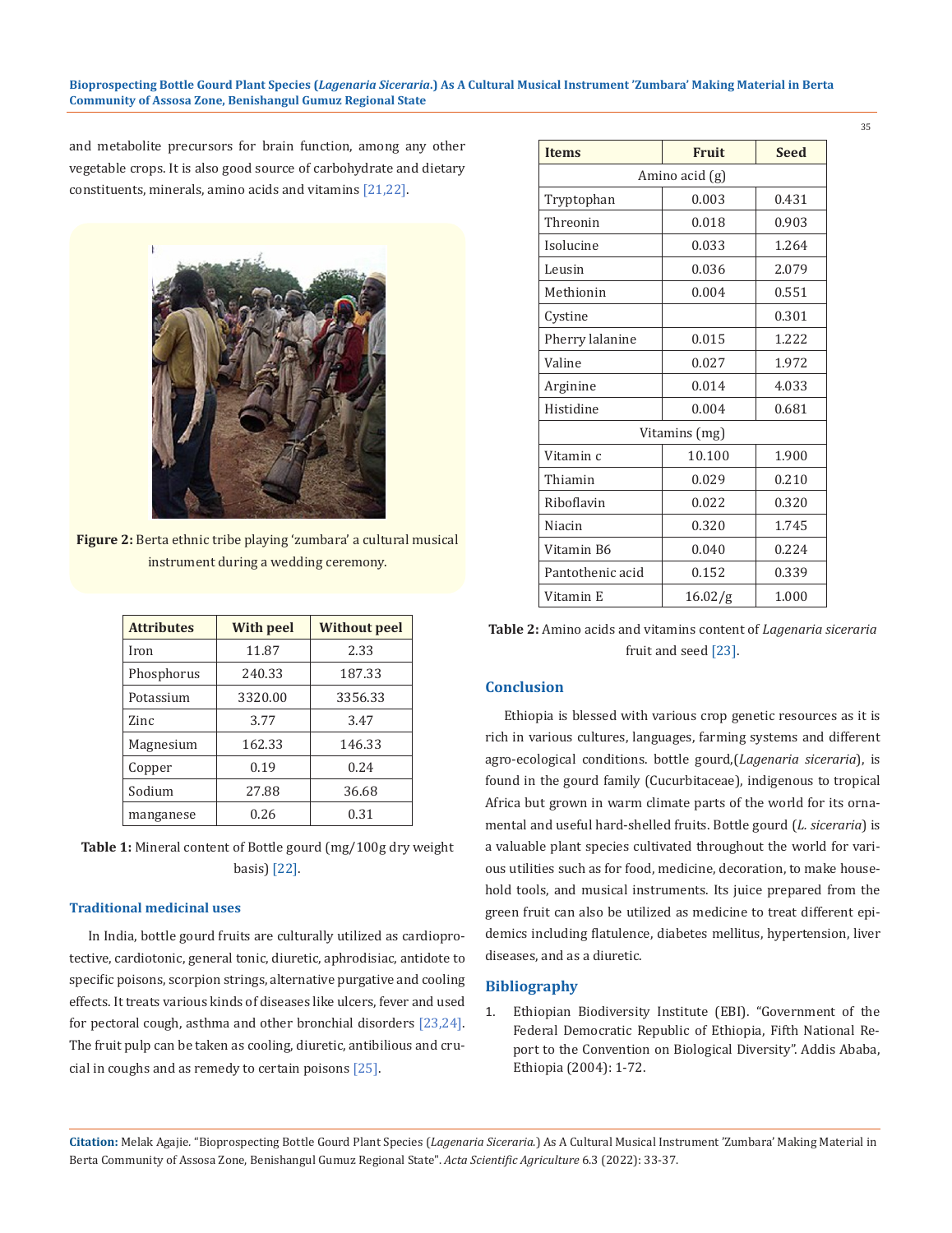#### **Bioprospecting Bottle Gourd Plant Species (***Lagenaria Siceraria***.) As A Cultural Musical Instrument 'Zumbara' Making Material in Berta Community of Assosa Zone, Benishangul Gumuz Regional State**

- 2. CSA-Central Statistical Authority. "The 2005 National Statistics. Central Statistical Authority". Addis Ababa, Ethiopia (2005).
- 3. "*[Lagenaria siceraria](https://plants.sc.egov.usda.gov/home/plantProfile?symbol=LA)* [Natural Resources Conservation Service](https://en.wikipedia.org/wiki/Natural_Resources_Conservation_Service) Plants Database"*. United States Department of Agriculture*  (2016).
- 4. [BSBI List. Botanical Society of Britain and Ireland. Archived](file:///E:/ACTA%20PDF%20Data/ASAG/ASAG-21-RW-353/1.%09BSBI%20List%20.%20Botanical%20Society%20of%20Britain%20and%20Ireland.%20Archived%20from%20the%20original%20(2007).)  [from the original \(2007\).](file:///E:/ACTA%20PDF%20Data/ASAG/ASAG-21-RW-353/1.%09BSBI%20List%20.%20Botanical%20Society%20of%20Britain%20and%20Ireland.%20Archived%20from%20the%20original%20(2007).)
- 5. ["Grow Birdhouse Gourds".](https://www.finegardening.com/article/grow-birdhouse-gourds) *Fine Gardening* (2009).
- 6. Erickson DL., *et al*[. "An Asian origin for a 10,000-year-old do](https://www.pnas.org/content/102/51/18315)[mesticated plant in the Americas". Proceedings of the National](https://www.pnas.org/content/102/51/18315)  [Academy of Sciences 102.51 \(2005\): 18315](https://www.pnas.org/content/102/51/18315)*-*18320.
- 7. Ghule BV., *et al*. "Diuretic activity of *[Lagenaria siceraria](https://www.ijpsonline.com/articles/diuretic-activity-of-lagenaria-siceraria-fruit-extracts-in-rats.html)* fruit extracts in rats". *[Indian Journal of Pharmaceutical Sciences](https://www.ijpsonline.com/articles/diuretic-activity-of-lagenaria-siceraria-fruit-extracts-in-rats.html)* 69 [\(2007\): 817](https://www.ijpsonline.com/articles/diuretic-activity-of-lagenaria-siceraria-fruit-extracts-in-rats.html)*-*819.
- 8. Jeffrey C. "Cucurbitaceae. In: E. Milne-Redhead and R.M. Polhill (eds.). Flora of tropical East Africa". Crown agents for oversea governments and administrations, London, UK (1976): 1*-*157.
- 9. Achigan-Dako EG., *et al*[. "Flow cytometric analysis in](https://www.researchgate.net/publication/225392729_Flow_cytometric_analysis_in_Lagenaria_siceraria_Cucurbitaceae_indicates_correlation_of_genome_size_with_usage_types_and_growing_elevation) *Lagenaria siceraria* [\(Cucurbitaceae\) indicates correlation of genome](https://www.researchgate.net/publication/225392729_Flow_cytometric_analysis_in_Lagenaria_siceraria_Cucurbitaceae_indicates_correlation_of_genome_size_with_usage_types_and_growing_elevation)  [size with usage types and growing elevation".](https://www.researchgate.net/publication/225392729_Flow_cytometric_analysis_in_Lagenaria_siceraria_Cucurbitaceae_indicates_correlation_of_genome_size_with_usage_types_and_growing_elevation) *Plant Systemat[ics and Evolution](https://www.researchgate.net/publication/225392729_Flow_cytometric_analysis_in_Lagenaria_siceraria_Cucurbitaceae_indicates_correlation_of_genome_size_with_usage_types_and_growing_elevation)* 276.1 (2008): 9*-*19.
- 10. [Lee JM. "Cultivation of grafted vegetables I. Current status,](https://journals.ashs.org/hortsci/view/journals/hortsci/29/4/article-p235.xml)  [grafting methods and benefits".](https://journals.ashs.org/hortsci/view/journals/hortsci/29/4/article-p235.xml) *HortScience* 29 (1994): 235*-* [239.](https://journals.ashs.org/hortsci/view/journals/hortsci/29/4/article-p235.xml)
- 11. [Yetisxir H and N Sari. "Effect of different rootstock on plant](https://www.researchgate.net/publication/248891013_Effect_of_different_rootstock_on_plant_growth_yield_and_quality_of_watermelon)  [growth, yield and quality of watermelon".](https://www.researchgate.net/publication/248891013_Effect_of_different_rootstock_on_plant_growth_yield_and_quality_of_watermelon) *Australian Journal of [Experimental Agriculture](https://www.researchgate.net/publication/248891013_Effect_of_different_rootstock_on_plant_growth_yield_and_quality_of_watermelon)* 43 (2003): 1269*-*1274.
- 12. Yetisxir H., *et al*[. "A study of genetic diversity in bottle gourd](https://www.researchgate.net/publication/272892729_A_study_of_genetic_diversity_in_bottle_gourd_Lagenaria_siceraria_Molina_Standl_population_and_implication_for_the_historical_origins_on_bottle_gourds_in_Turkey)  [*Lagenaria siceraria* [\(Molina\) Standl.\] population, and impli](https://www.researchgate.net/publication/272892729_A_study_of_genetic_diversity_in_bottle_gourd_Lagenaria_siceraria_Molina_Standl_population_and_implication_for_the_historical_origins_on_bottle_gourds_in_Turkey)[cation for the historical origins on bottle gourds in Turkey".](https://www.researchgate.net/publication/272892729_A_study_of_genetic_diversity_in_bottle_gourd_Lagenaria_siceraria_Molina_Standl_population_and_implication_for_the_historical_origins_on_bottle_gourds_in_Turkey)  *[Genetic Resources and Crop Evolution](https://www.researchgate.net/publication/272892729_A_study_of_genetic_diversity_in_bottle_gourd_Lagenaria_siceraria_Molina_Standl_population_and_implication_for_the_historical_origins_on_bottle_gourds_in_Turkey)* 62 (2015): 321*-*333.
- 13. Morimoto Y., *et al*[. "Diversity of landraces of the white-flow](https://www.researchgate.net/publication/227300463_Diversity_of_Landraces_of_the_White-flowered_Gourd_Lagenaria_siceraria_and_its_Wild_Relatives_in_Kenya_Fruit_and_Seed_Morphology)ered gourd (*Lagenaria siceraria*[\) and its wild relatives in Ke](https://www.researchgate.net/publication/227300463_Diversity_of_Landraces_of_the_White-flowered_Gourd_Lagenaria_siceraria_and_its_Wild_Relatives_in_Kenya_Fruit_and_Seed_Morphology)nya: Fruit and seed morphology". *[Genetic Resources and Crop](https://www.researchgate.net/publication/227300463_Diversity_of_Landraces_of_the_White-flowered_Gourd_Lagenaria_siceraria_and_its_Wild_Relatives_in_Kenya_Fruit_and_Seed_Morphology)  Evolution* [52 \(2005\): 737](https://www.researchgate.net/publication/227300463_Diversity_of_Landraces_of_the_White-flowered_Gourd_Lagenaria_siceraria_and_its_Wild_Relatives_in_Kenya_Fruit_and_Seed_Morphology)*-*747.
- 14. Yetisxir H., *et al*[. "Collection and morphological characteriza](https://www.researchgate.net/publication/236167390_Collection_and_morphological_characterization_of_Legenaria_siceraria_germplasm_form_the_Mediterranean_Region_of_Turkey)tion of *Lagenaria siceraria* [germplasm from the Mediterra-](https://www.researchgate.net/publication/236167390_Collection_and_morphological_characterization_of_Legenaria_siceraria_germplasm_form_the_Mediterranean_Region_of_Turkey)

nean region of Turkey". *[Genetic Resources and Crop Evolution](https://www.researchgate.net/publication/236167390_Collection_and_morphological_characterization_of_Legenaria_siceraria_germplasm_form_the_Mediterranean_Region_of_Turkey)*  [55 \(2008\): 1257](https://www.researchgate.net/publication/236167390_Collection_and_morphological_characterization_of_Legenaria_siceraria_germplasm_form_the_Mediterranean_Region_of_Turkey)*-*1266.

- 15. Harika M., *et al*[. "Evaluation of bottle gourd genotypes \[](https://www.researchgate.net/publication/277029265_Evaluation_of_bottle_gourd_genotypes_Lagenaria_siceraria_Mol_Standl_for_various_horticultural_characters)*Lagenaria siceraria* [\(Mol.\) Standl.\] for various horticultural char](https://www.researchgate.net/publication/277029265_Evaluation_of_bottle_gourd_genotypes_Lagenaria_siceraria_Mol_Standl_for_various_horticultural_characters)acters". *[Karnataka Journal of Agricultural Sciences](https://www.researchgate.net/publication/277029265_Evaluation_of_bottle_gourd_genotypes_Lagenaria_siceraria_Mol_Standl_for_various_horticultural_characters)* 25 (2012): 241*-*[244.](https://www.researchgate.net/publication/277029265_Evaluation_of_bottle_gourd_genotypes_Lagenaria_siceraria_Mol_Standl_for_various_horticultural_characters)
- 16. Koffi KK., *et al*[. "Morphological and allozyme variation in a](https://www.researchgate.net/publication/26623306_Morphological_and_allozyme_variation_in_a_collection_of_Lagenaria_siceraria_Molina_Standl_from_Cote_d%27Ivoire)  collection of *Lagenaria siceraria* [\(Molina\) Standl. from Cote](https://www.researchgate.net/publication/26623306_Morphological_and_allozyme_variation_in_a_collection_of_Lagenaria_siceraria_Molina_Standl_from_Cote_d%27Ivoire)  D'Ivoire". *Biotechnology*. *[Agronomy and Society and Environ](https://www.researchgate.net/publication/26623306_Morphological_and_allozyme_variation_in_a_collection_of_Lagenaria_siceraria_Molina_Standl_from_Cote_d%27Ivoire)ment* [13 \(2009\): 257](https://www.researchgate.net/publication/26623306_Morphological_and_allozyme_variation_in_a_collection_of_Lagenaria_siceraria_Molina_Standl_from_Cote_d%27Ivoire)*-*270.
- 17. Decker-Walters DS., *et al*[. "Discovery and genetic assessment](https://www.jstor.org/stable/4256864)  of wild bottle gourd [*[Lagenaria siceraria](https://www.jstor.org/stable/4256864)* (Mol.) Standley; Cu[curbitaceae\] from Zimbabwe".](https://www.jstor.org/stable/4256864) *Economic Botany* 58 (2004): 501*-*[508.](https://www.jstor.org/stable/4256864)
- 18. [Schlumbaum A and P Vandorpe. "A short history of](https://www.researchgate.net/publication/257397867_A_short_history_of_Lagenaria_siceraria_bottle_gourd_in_the_Roman_provinces_Morphotypes_and_archaeogenetics) *Lagenaria siceraria* [\(bottle gourd\) in the Roman provinces: Morphotypes](https://www.researchgate.net/publication/257397867_A_short_history_of_Lagenaria_siceraria_bottle_gourd_in_the_Roman_provinces_Morphotypes_and_archaeogenetics)  and archaeogenetics". *[Vegetation History and Archaeobotany](https://www.researchgate.net/publication/257397867_A_short_history_of_Lagenaria_siceraria_bottle_gourd_in_the_Roman_provinces_Morphotypes_and_archaeogenetics)*  [21 \(2012\): 499](https://www.researchgate.net/publication/257397867_A_short_history_of_Lagenaria_siceraria_bottle_gourd_in_the_Roman_provinces_Morphotypes_and_archaeogenetics)*-*509.
- 19. Mladenovic E., *et al*[. "Genetic variability of bottle gourd \(](https://www.researchgate.net/publication/266227947_Genetic_variability_of_bottle_gourd_Lagenaria_siceraria_Mol_Standley_and_its_morphological_characterization_by_multivariate_analysis)*Lagenaria siceraria* [\(Mol.\) Standley and its morphological charac](https://www.researchgate.net/publication/266227947_Genetic_variability_of_bottle_gourd_Lagenaria_siceraria_Mol_Standley_and_its_morphological_characterization_by_multivariate_analysis)[terization by multivariate analysis".](https://www.researchgate.net/publication/266227947_Genetic_variability_of_bottle_gourd_Lagenaria_siceraria_Mol_Standley_and_its_morphological_characterization_by_multivariate_analysis) *Archives of Biological Sci[ences \(Belgrade\)](https://www.researchgate.net/publication/266227947_Genetic_variability_of_bottle_gourd_Lagenaria_siceraria_Mol_Standley_and_its_morphological_characterization_by_multivariate_analysis)* 64 (2012): 573*-*583.
- 20. Smith SE., *et al*[. "Morphological and agronomic variation in](https://acsess.onlinelibrary.wiley.com/doi/abs/10.2135/cropsci1991.0011183X003100050016x)  [North African and Arabian alfalfas".](https://acsess.onlinelibrary.wiley.com/doi/abs/10.2135/cropsci1991.0011183X003100050016x) *Crop Science* 31 (1991): 1159*-*[1163.](https://acsess.onlinelibrary.wiley.com/doi/abs/10.2135/cropsci1991.0011183X003100050016x)
- 21. Anonymous. "Wealth of India (Raw materials).  $6<sup>th</sup>$  edn., publi[cation and information Directorate, New Delhi \(1996\).](https://www.scirp.org/(S(i43dyn45teexjx455qlt3d2q))/reference/ReferencesPapers.aspx?ReferenceID=957500)
- 22. Modgil M., *et al*[. "Carbohydrate and mineral content of chyote](https://www.researchgate.net/publication/286180329_Carbohydrate_and_Mineral_Content_of_Chyote_Sechium_edule_and_Bottle_Gourd_Lagenaria_Siceraria)  (*Sechium edule*) and bottle gourd (*[Lagenaria siceraria](https://www.researchgate.net/publication/286180329_Carbohydrate_and_Mineral_Content_of_Chyote_Sechium_edule_and_Bottle_Gourd_Lagenaria_Siceraria)*)". *Jour[nal of Human Ecology](https://www.researchgate.net/publication/286180329_Carbohydrate_and_Mineral_Content_of_Chyote_Sechium_edule_and_Bottle_Gourd_Lagenaria_Siceraria)* 15 (2004): 157-159.
- 23. Gopalan C., *et al*[. "Nutritive Value of Indian Foods". National](https://books.google.co.in/books/about/Nutritive_Value_of_Indian_Foods.html?id=biFBAAAAYAAJ)  [Institute of Nutrition, Hyderabad, India \(1996\).](https://books.google.co.in/books/about/Nutritive_Value_of_Indian_Foods.html?id=biFBAAAAYAAJ)
- 24. [Sivarajan VV and I Balchandran. "Ayurvedic Drugs and their](https://agris.fao.org/agris-search/search.do?recordID=US201300167625)  Plant Source". 1<sup>st</sup> Edn., Oxford and IBH Publication Company [Pvt. Ltd., New Delhi \(1996\).](https://agris.fao.org/agris-search/search.do?recordID=US201300167625)
- 25. [Van WyK BE and N Gericke. "Peoples Plants: A Guide to Useful](https://books.google.co.in/books/about/People_s_Plants.html?id=GPUfAQAAIAAJ&redir_esc=y)  [Plants of Southern Africa". Briza Publications, Pretoria \(2000\).](https://books.google.co.in/books/about/People_s_Plants.html?id=GPUfAQAAIAAJ&redir_esc=y)

**Citation:** Melak Agajie*.* "Bioprospecting Bottle Gourd Plant Species (*Lagenaria Siceraria*.) As A Cultural Musical Instrument 'Zumbara' Making Material in Berta Community of Assosa Zone, Benishangul Gumuz Regional State". *Acta Scientific Agriculture* 6.3 (2022): 33-37.

36